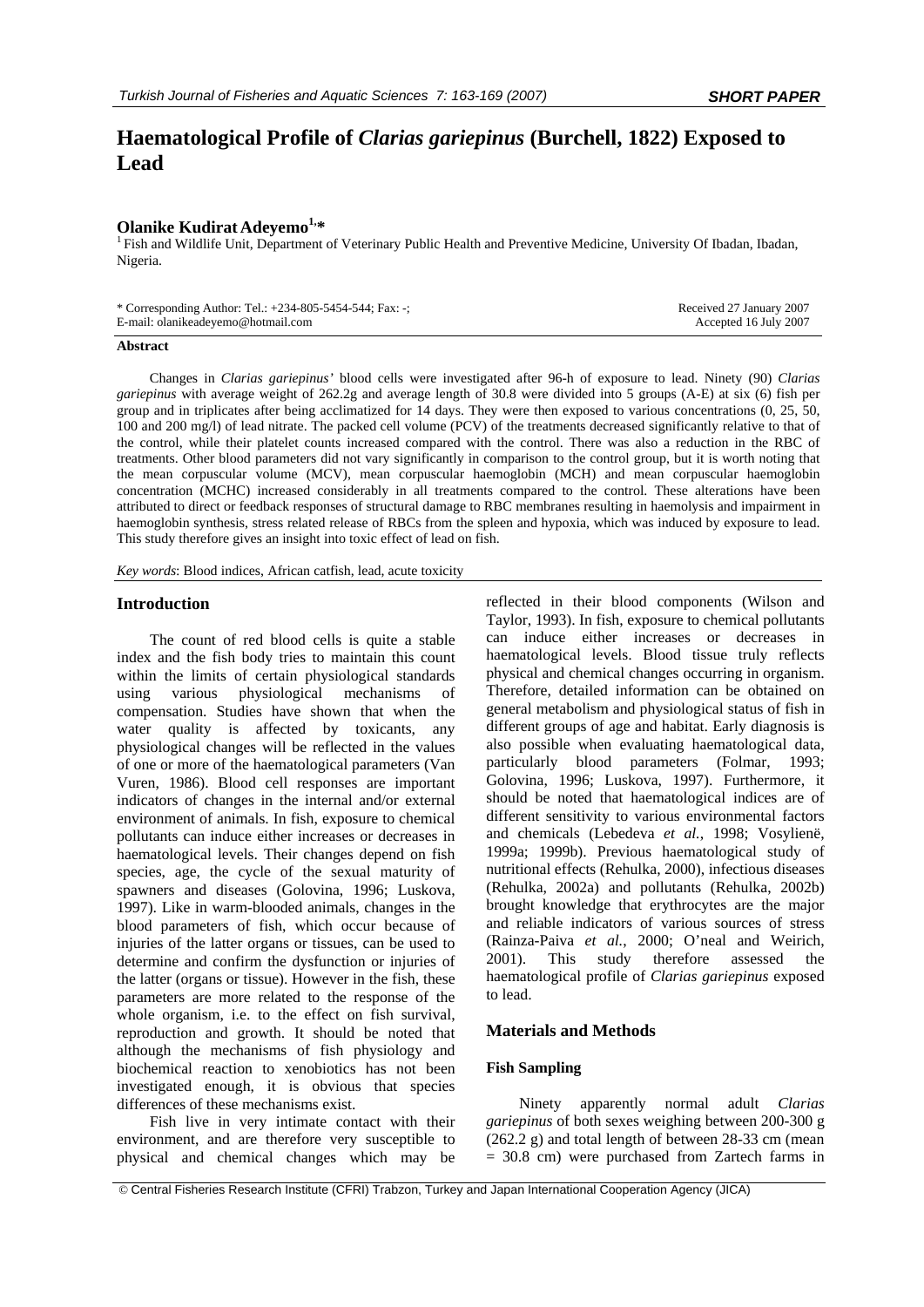Ibadan. Another set of ninety juvenile fish weighing between 80-90 g (mean =  $84.2$  g) and a total length of between  $15 - 22$  cm (mean =19.3 cm) were also purchased from Zartech fish farm in Ibadan.

Ibadan in Oyo state, Nigeria (Figure 1) is the largest city in West Africa and the second largest in Africa, with land size covering an area of  $240 \text{ km}^2$ . The city is located on geographic grid reference longitude 3º5' E, latitude 7º20' N (Filani, 1994). The fish were considered as normal on the basis of their external appearance and absence of symptoms of diseases. The two sets of fish were transported separately in a container filled with pond water. The fish were then acclimatized under laboratory conditions for two weeks (14 days) prior to the commencement of the experiment. During the acclimatization period, the fish were fed 4% of their body weight with commercial feed pellets (40% crude protein, 4.22% fat, 5.88% crude fibre, 10.30% ash and 10.03% moisture) once daily and the water was renewed every other day. The mortality throughout the period of acclimatization was less than 10%.

# **Laboratory Experiment**

Stock solution of lead nitrate  $[Pb (No<sub>3</sub>)<sub>2</sub>]$  was made by dissolving 50 g of lead nitrate in 1 litre of well-water (Water  $T^{\circ}C = 27.0 \pm 0.1$ , pH = 7.26 $\pm 1.1$ ). Two sets of experiments (adult and juvenile respectively) in triplicates. A 96-hour daily static renewal acute toxicity was conducted following the methods described by Sprague (1971). Fish in each set were randomly allotted at six (6) fish per group (A, B, C D and E) based on the concentrations of lead nitrate they were exposed to (0.0, 2.5, 5.0, 10 and 20 mg/l, respectively) for the juveniles and (0.0, 25, 50, 100 and 200 mg/l) respectively for the adult fish. Fish allotted to group A served as the control for the two sets of experiment conducted (juvenile and adult *Clarias gariepinus*).

Fish were observed at 2-hour intervals for the first 2 hours after which they were observed at 6-hour intervals. Dead fish were immediately removed from the experimental set-up. After the expiration of the experiment, blood was collected from the remaining fish to assess the effect of acute exposure to lead nitrate on haematological parameters. Fish were anaesthetized in 8 litres of well-water containing 0.2 g of benzocaine, which had been dissolved in 5 ml acetone. Blood was drawn from the posterior caudal vein according to Schmitt *et al.* (1999) and 2 ml was decanted in heparinized bottles for red blood cell count (RBCC), haematocrit (PCV), haemoglobin (Hb) and white blood cell count (WBCC). Mean corpuscular volume (MCV), mean corpuscular haemoglobin (MCH) and mean corpuscular haemoglobin concentration (MCHC) were derived from the RBC, PCV and Hb as described by Jain, 1986. MCV was calculated in femtoliters = PCV/RBC  $x$  10, MCH was calculated in picograms = Hb/RBC  $x$ 10 and MCHC = (Hb in 100mg blood / Hct) x 100.

# **Statistical Analysis**

Results are presented as mean with standard error of mean (SEM). The results were also analysed using student's *t*-test. The level of significance was p<0.05 at 95% confidence limit.



Figure 1. A map of Nigeria, showing the location Of Ibadan City (Arrow).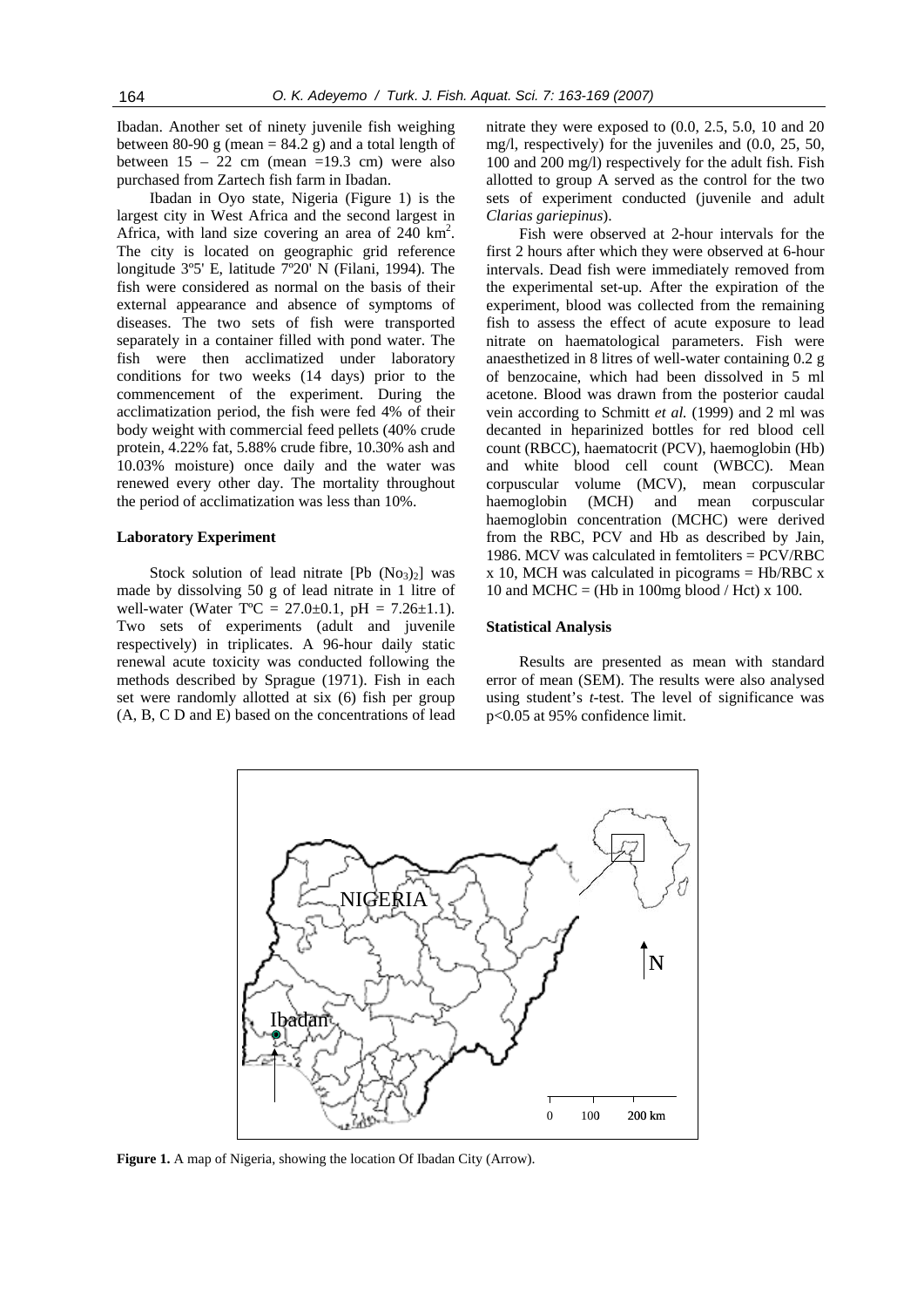# **Results and Discussion**

The toxic effects of heavy metal on fish are multidirectional and manifested by numerous changes in the physiological and chemical processes of their body systems (Dimitrova *et al*., 1994). Sublethal toxicity of lead to fish produces haematological and neurological effects (Hodson *et al*., 1984). The PCV, Hb, RBC, WBC, Platelet count, Lymphocyte count, Neutrophil count and derived erythrocyte indices (MCV, MCH and MCHC) of the fish exposed to lead nitrate are presented in Figures 2-11.

Literature shows that changes in haematological indices of fish caused by heavy metals and their mixtures are different. They are predetermined both by the concentration of heavy metals in the water and time of exposure, and both these factors can cause reversible and irreversible changes in the homeostatic system of fish.

It is well known that lead causes early mortality of mature red blood cells and inhibition of haemoglobin formation through inhibition of erythrocyte alpha-amino levulinic acid dehydratase (ALA-D). The result is anaemia at high lead exposures or compensating erythropoiesis at lower exposures (Hodson *et al*., 1984). In the light of the present study, the mean value of PCV was 35.6 in the control group (group A), which decreased progressively (26.5, 26.25, 29, 23.7) in groups B, C, D and E, respectively with groups B, C and E having significantly (p = 0.0003, 0.00029, 0.00022, respectively) lower PCV compare to the control. A decrease in the erythrocyte count or in the percent of haematocrit indicates the worsening of an organism state and developing anaemia.

Haemoglobin concentrations reflect the supply of an organism with oxygen and the organism itself tries to maintain them as much stable as possible. This



**Figure 2.** Packed cell volume (pcv %) of adult fish post 96-hour exposure to lead nitrate.



**Figure 3.** Haemoglobin concentration (g/dl) of adult fish post 96-hour exposure to lead nitrate.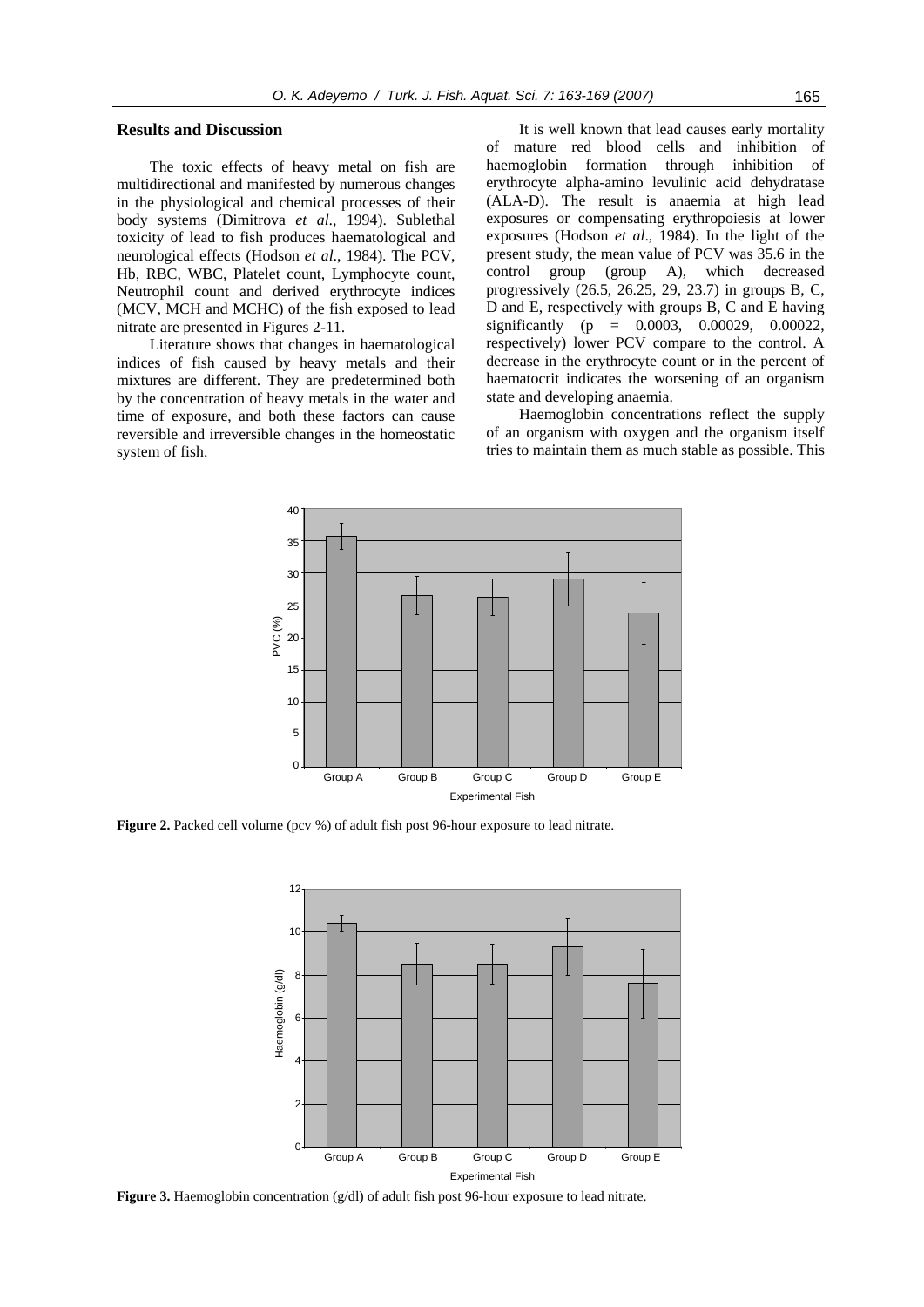

**Figure 4.** Red blood cell count  $(x 10^5/\text{mm}^3)$  of adult fish post 96-hour exposure to lead nitrate.



**Figure 5.** White blood cells (x  $10^5/\text{mm}^3$ ) of adult fish post 96-hour exposure to lead nitrate.



**Figure 6.** Platelets count of adult fish post 96 – hour exposure to lead nitrate.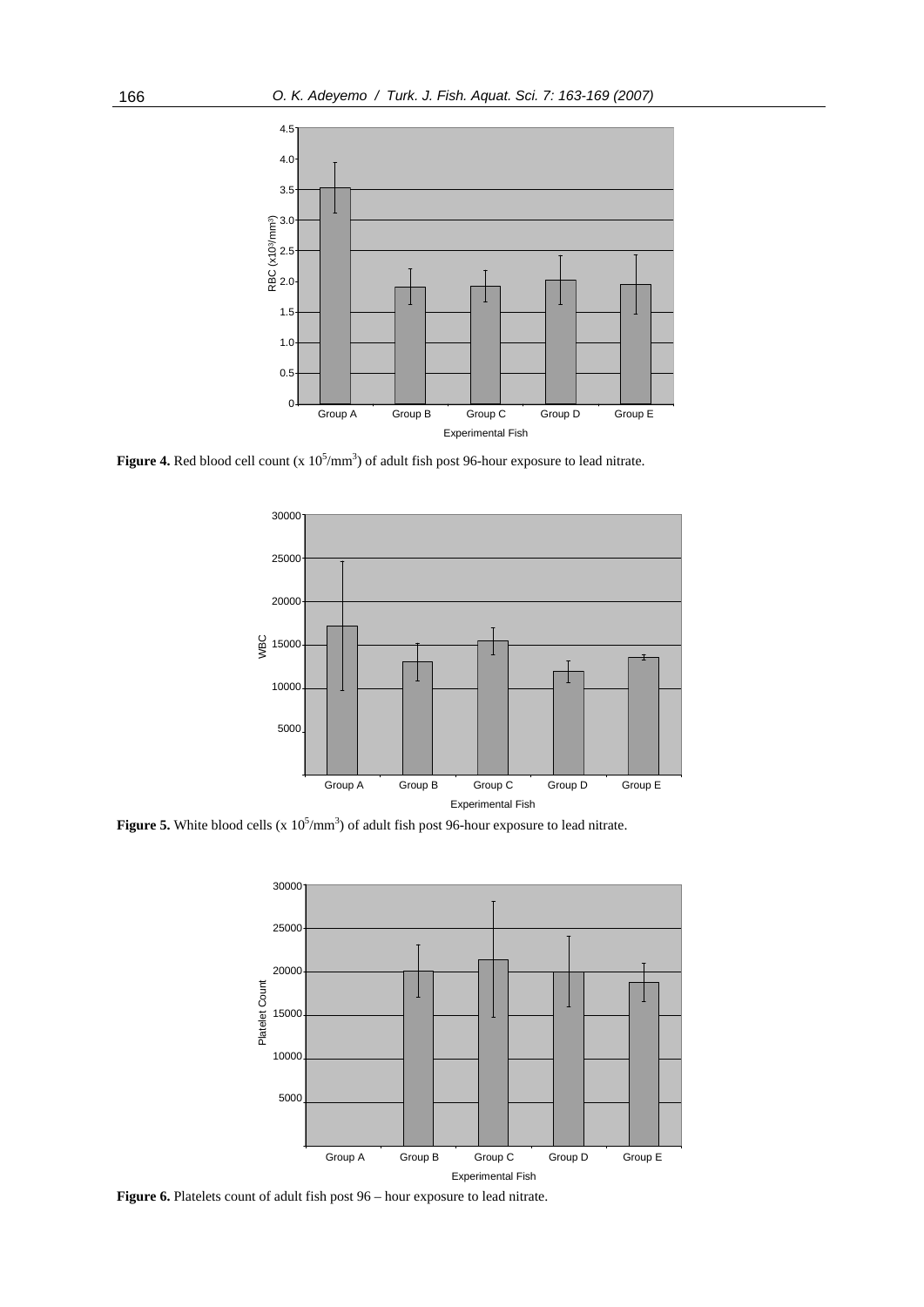

Figure 7. Lymphocyte count (%) of adult fish post  $96 - hour$  exposure to lead nitrate.



**Figure 8.** Neutrophil count (%) of adult fish post 96 - hour exposure to lead nitrate.



Figure 9. Mean corpurscular volume (fl) of adult fish post – hour exposure to lead nitrate.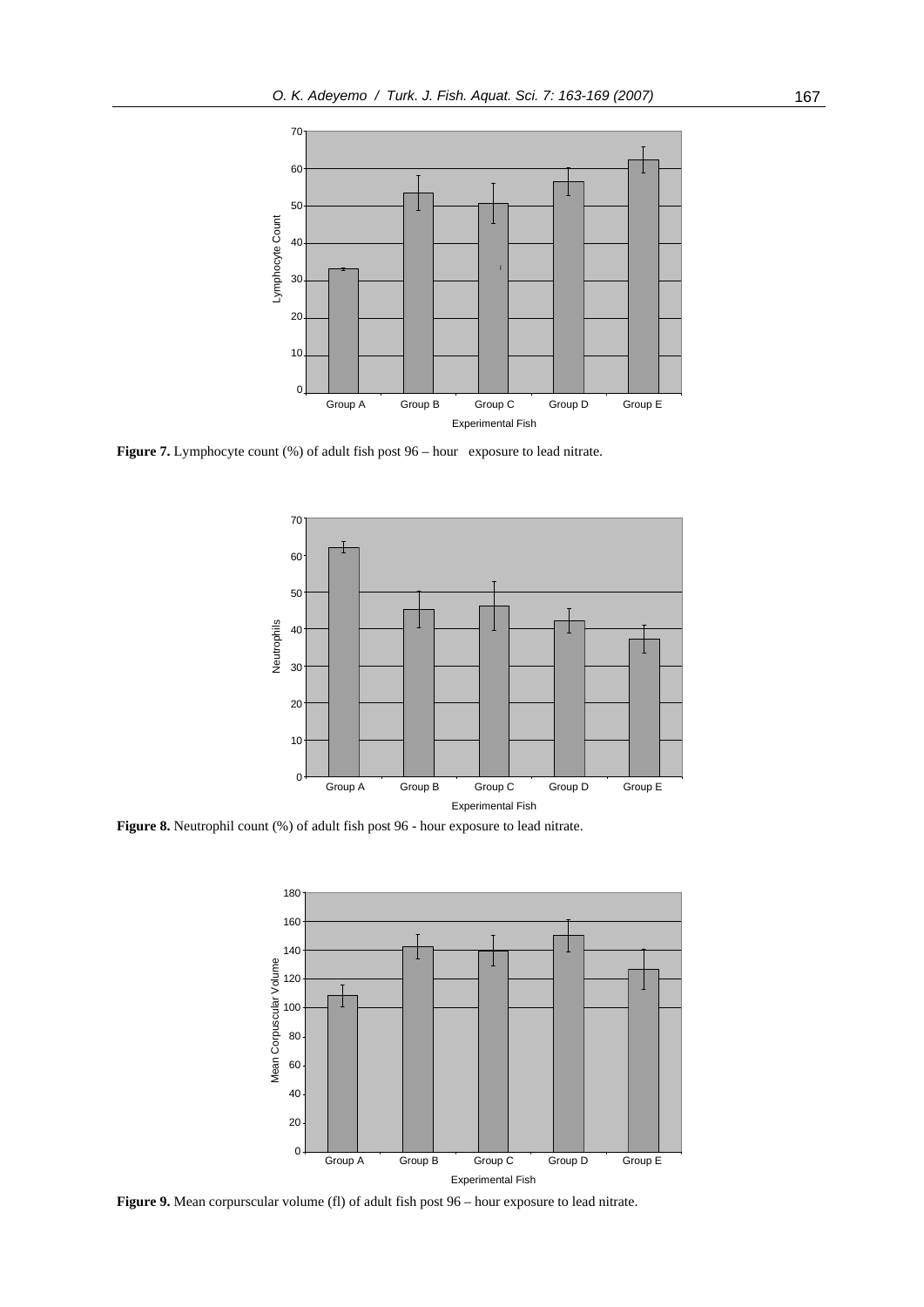

**Figure 10.** Mean concentration of haemoglobin (pg) of adult fish post 96 – hour exposure to lead nitrate.



**Figure 11.** Mean corpuscular heamoglobin concentration (g/dl) of adult fish post 96 – hour exposure to lead nitrate.

study shows that mean haemoglobin in the control was 10.42, 8.52 in group B, 8.55 in group C, 9.3 in group D and 7.67 in group E. A decrease in the concentration of haemoglobin in blood is usually caused by the effect of toxic metals on gills, as well as decrease in oxygen, which also suggests anaemia or confirms toxic impact of lead in *Clarias gariepinus*.

A non-dose dependent reduction in RBC level of the treatments was observed (Figure 4). Haematological indices (RBC count, concentration of haemoglobin and haematocrit) have been reported to indicate secondary responses of an organism to irritants (Rogers *et al*., 2003) who concluded after their research that mechanism of lead toxicity occurs by ionregulatory disruption. The reduction in WBC count of the treatment groups that was observed (Figure 5.) agrees with the report that the release of epinephrine during stress causes a decrease of leucocyte count, which shows the weakening of the immune system.

The MCV, MCH and MCHC increased considerably in all treatments compared to the control (Figures. 9-11). However, the increase in MCV was significant (p<0.05) only in group C and E (P =  $0.033$ ) and 0.016, respectively), while the increase in MCH and MCHC recorded by the treatments was significant (p<0.05) only in group C (p= 0.00026, 0.00034). This is in agreement with the work of Shah, (2006) following a short-term exposure of tench (*Tinca tinca*) to lead. These alterations were attributed to direct or feedback responses of structural damage to RBC membranes resulting in haemolysis and impairment in haemoglobin synthesis, stress-related release of RBCs from the spleen and hypoxia, induced by exposure to lead (Shah, 2006).